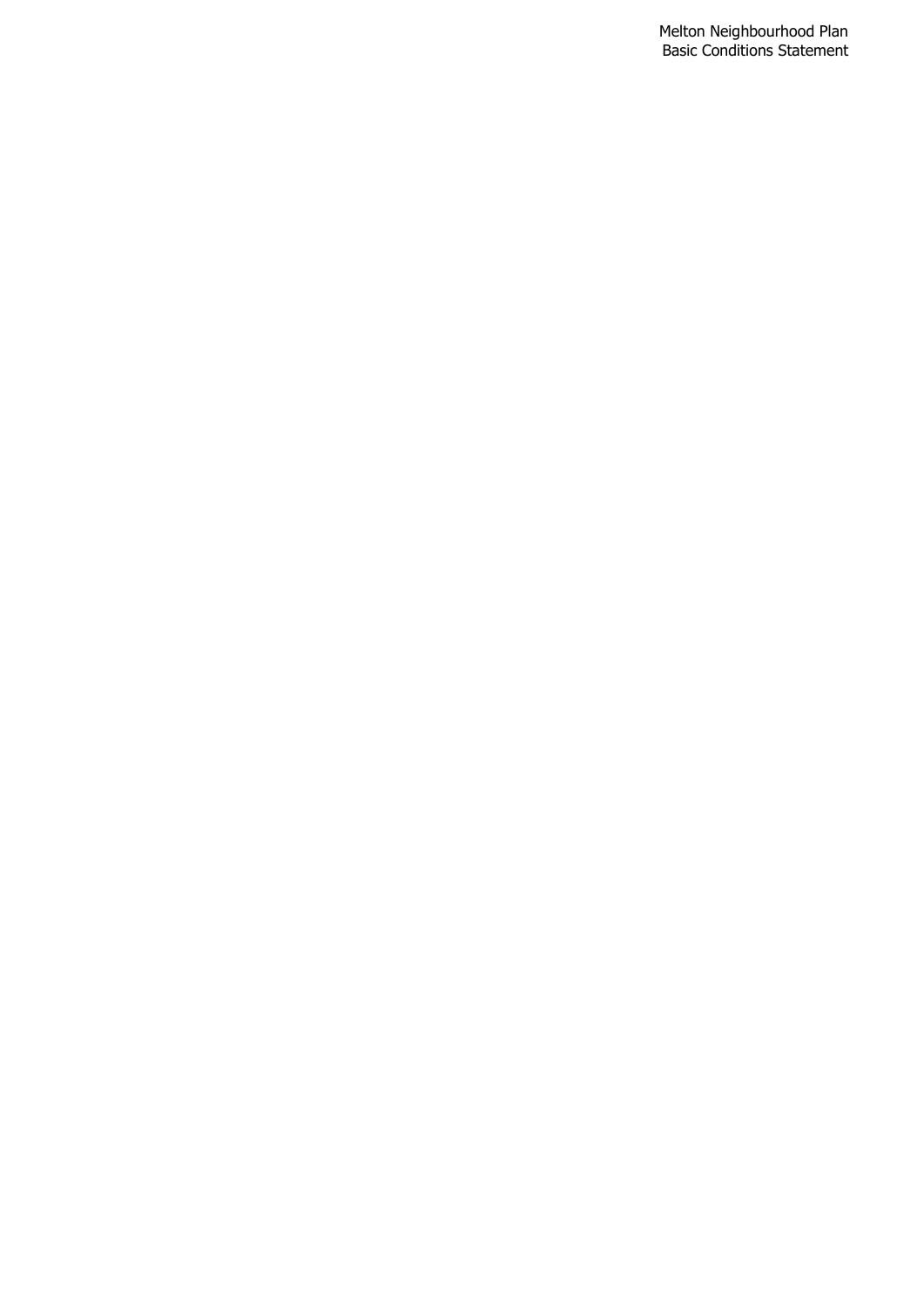## **CONTENTS**

| $\mathbf{1}$   |                                                              |  |
|----------------|--------------------------------------------------------------|--|
|                |                                                              |  |
|                |                                                              |  |
| $\overline{2}$ |                                                              |  |
|                |                                                              |  |
|                |                                                              |  |
| 3              | <b>CONTRIBUTION TOWARDS SUSTAINABLE DEVELOPMENT  4</b>       |  |
| 4              | <b>GENERAL CONFORMITY WITH THE STRATEGIC POLICIES OF THE</b> |  |
| 5              | DOES NOT BREACH, AND IS COMPATIBLE WITH, EU OBLIGATIONS      |  |
| 6              |                                                              |  |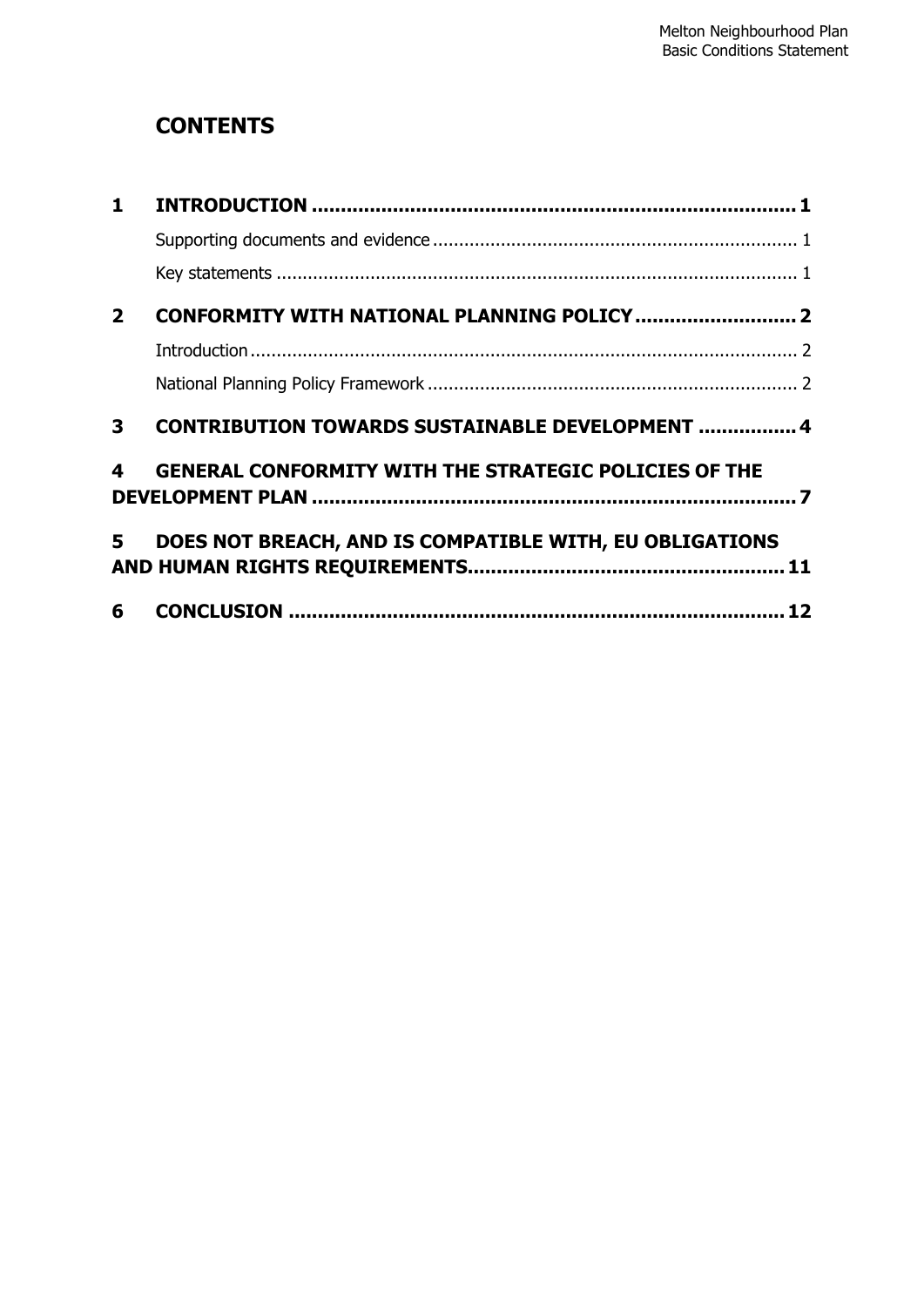## <span id="page-3-0"></span>**1 INTRODUCTION**

- 1.1 This Basic Conditions Statement has been produced to explain how the proposed Melton Neighbourhood Plan (MNP) has been prepared in accordance with the Neighbourhood Planning General Regulations 2015 and how the basic conditions of neighbourhood planning and other considerations as prescribed by Paragraph 8(2) of Schedule 4B to the Town and Country Planning Act 1990 have been considered to have been met.
- 1.2 The Statement addresses each of the four 'basic conditions' required of the Regulations and explains how the submitted Neighbourhood Plan meets the requirements of paragraph 8(2) of Schedule 4B to the 1990 Town & Country Planning Act.
- 1.3 The Regulations state that a Neighbourhood Plan will be considered to have met the basic conditions if:
	- having regard to national policies and advice contained in guidance issued by the Secretary of State, it is appropriate to make the neighbourhood development plan;
	- the making of the neighbourhood development plan contributes to the achievement of sustainable development;
	- the making of the neighbourhood development plan is in general conformity with the strategic policies contained in the development plan for the area of the authority (or any part of that area); and
	- the making of the neighbourhood development plan does not breach, and is otherwise compatible with, EU obligations.

### <span id="page-3-1"></span>**Supporting documents and evidence**

<span id="page-3-2"></span>1.4 The MNP is supported by a Consultation Statement and this Basic Conditions Statement.

### **Key statements**

- 1.5 Melton Parish Council is a qualifying body and entitled to submit a Neighbourhood Plan for its own parish. The MNP expresses policies that relate to the development and use of land only within the neighbourhood area.
- 1.6 The neighbourhood area is contiguous with the parish boundary, as shown in the map accompanying the neighbourhood area designation application.
- 1.7 The MNP covers the period from 2016 to 2030.
- 1.8 No provision for excluded development such as national infrastructure is contained within the Neighbourhood Plan.
- 1.9 The MNP does not relate to more than one neighbourhood area. It is solely related to the area of Melton as designated by Suffolk Coastal District Council on 24<sup>th</sup> December 2013.
- 1.10 There are no other Neighbourhood Development Plans in place for the Melton neighbourhood area.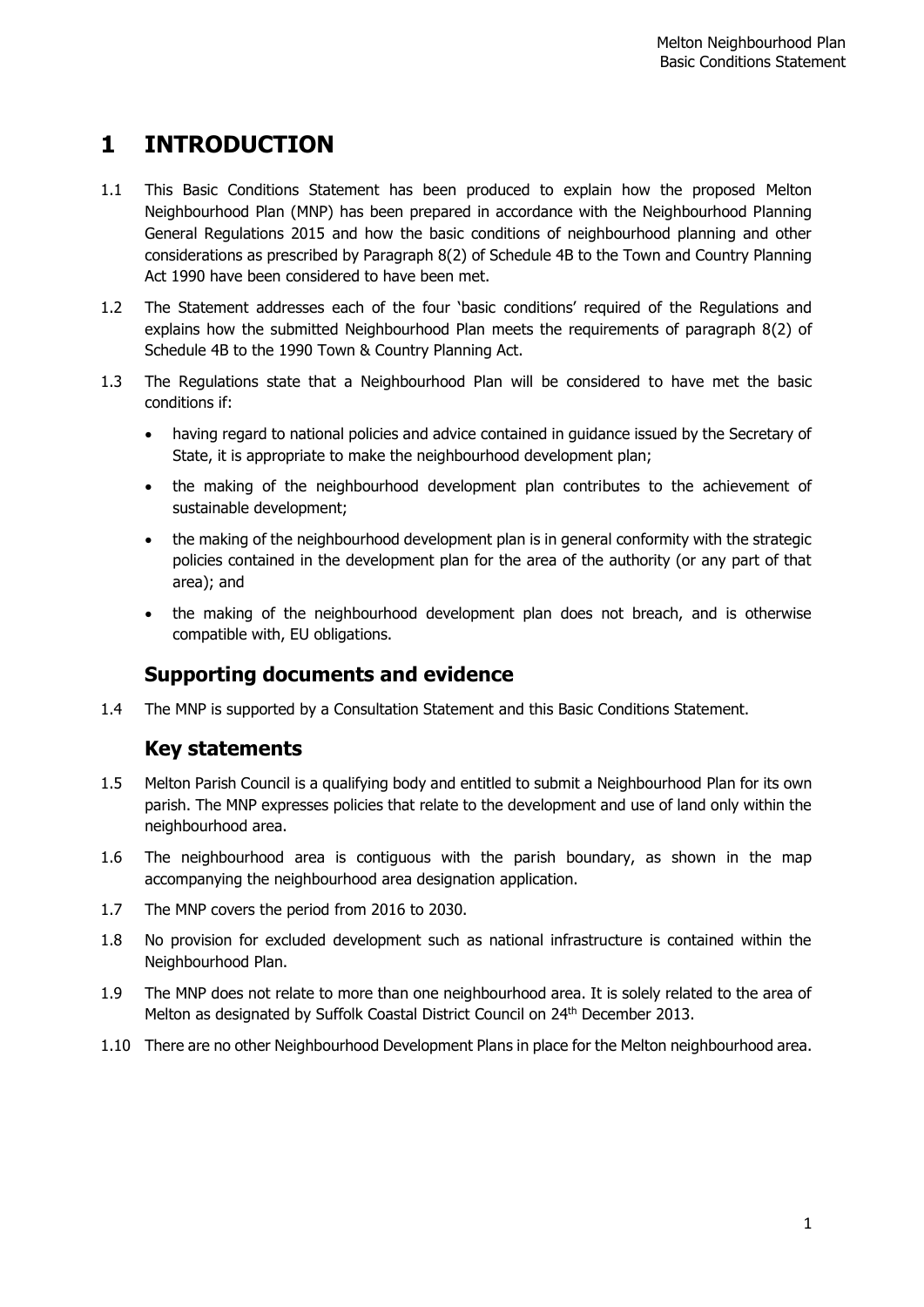## <span id="page-4-0"></span>**2 CONFORMITY WITH NATIONAL PLANNING POLICY**

#### <span id="page-4-1"></span>**Introduction**

- 2.1 Melton has two built up areas with physical limits boundaries. The southern part of the Neighbourhood Plan area falls within the boundaries of Woodbridge and immediately to the north of this is the area covered by Melton Village.
- 2.2 Woodbridge is one of five market towns in Suffolk Coastal district and as such, is expected to make a significant contribution to new housing provision as required in the Core Strategy. The Core Strategy sets out a strategy for Woodbridge, including this part of Melton, in Policy SP26 (Woodbridge).
- 2.3 Melton Village is a Key Service Centre which are classified in the Core Strategy as, "Settlements which provide an extensive range of specified facilities."
- 2.4 The Neighbourhood Plan implements these strategies.
- 2.5 It is required that the Melton Neighbourhood Plan (MNP) has appropriate regard to national planning policy. This is principally provided by the National Planning Policy Framework (NPPF).

### <span id="page-4-2"></span>**National Planning Policy Framework**

- 2.6 The NPPF in sections 183-185 refers to Neighbourhood Development Plans and seeks that those plans have regard to the policies in the NPPF and to be in 'general conformity' with the strategic policies of the Local Plan. This phrasing is explained more clearly by the Localism Act which refers to the 'adopted Development Plan'.
- 2.7 This section demonstrates that the MNP has regard to relevant policies within the NPPF in relation to:
	- Building a strong, competitive economy
	- Ensuring the vitality of town centres
	- Supporting a prosperous rural economy
	- Promoting sustainable transport
	- Delivering a wide choice of high quality homes
	- Requiring good design
	- Promoting healthy communities
	- Meeting the challenge of climate change, flooding and coastal change
	- Conserving and enhancing the natural environment
	- Conserving and enhancing the historic environment
- 2.8 The MNP has six principal objectives. We summarise them in Table 2.1 below and which NPPF goals each objective seeks to address.
- 2.9 Table 2.2 then provides a summary of how each policy in the MNP conforms specifically to the NPPF.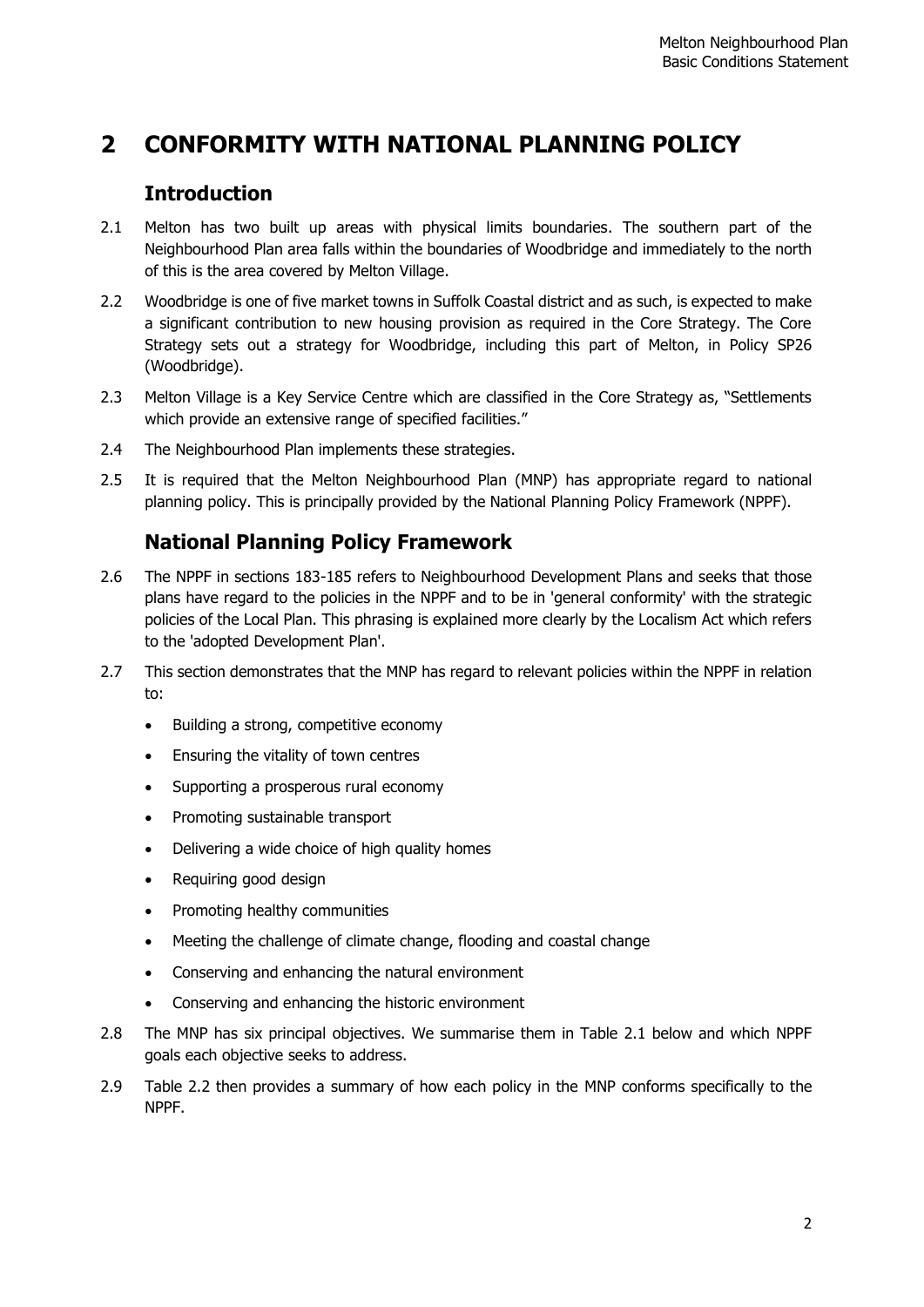| <b>MNP Objective</b>                                                                                                                                                                                                              | <b>Relevant NPPF goal</b>                                                                                                                                                              |
|-----------------------------------------------------------------------------------------------------------------------------------------------------------------------------------------------------------------------------------|----------------------------------------------------------------------------------------------------------------------------------------------------------------------------------------|
| 1. Ensure that development does not worsen the<br>detrimental impacts of traffic congestion (including air<br>quality and safety) along the main routes in Melton,<br>whilst encouraging safe movement on foot and by<br>bicycle. | Promoting sustainable transport<br>Promoting healthy communities                                                                                                                       |
| 2. Ensure that development provides for the infrastructure<br>needs of Melton and does not breach the capacity of the<br>parish's infrastructure to properly support the population.                                              | Building a strong, competitive economy<br>Promoting sustainable transport<br>Promoting healthy communities                                                                             |
| 3. Protect and enhance the unique environment and<br>heritage, particularly the rural, riverside and historical<br>assets of Melton and its streetscape.                                                                          | Conserving and enhancing the natural<br>environment<br>Conserving and enhancing the historic<br>environment<br>Meeting the challenge of climate change,<br>flooding and coastal change |
| 4. Preserve the respective roles and identities of the<br>different built-up areas within the parish, specifically<br>Melton village (including its shops and services) and the<br>northern part of the 'Greater Woodbridge'.     | Requiring good design<br>Conserving and enhancing the historic<br>environment                                                                                                          |
| 5. Protect and enhance the strengths of Melton as a<br>community, in particular through the retention and<br>provision of community infrastructure.                                                                               | Promoting healthy communities                                                                                                                                                          |
| 6. Protect Melton's business base and seek to ensure that it<br>can grow and thrive.                                                                                                                                              | Building a strong, competitive economy<br>Ensuring the vitality of town centres<br>Supporting a prosperous rural economy                                                               |

#### **Table 2.1: Assessment of MNP objectives against NPPF goals**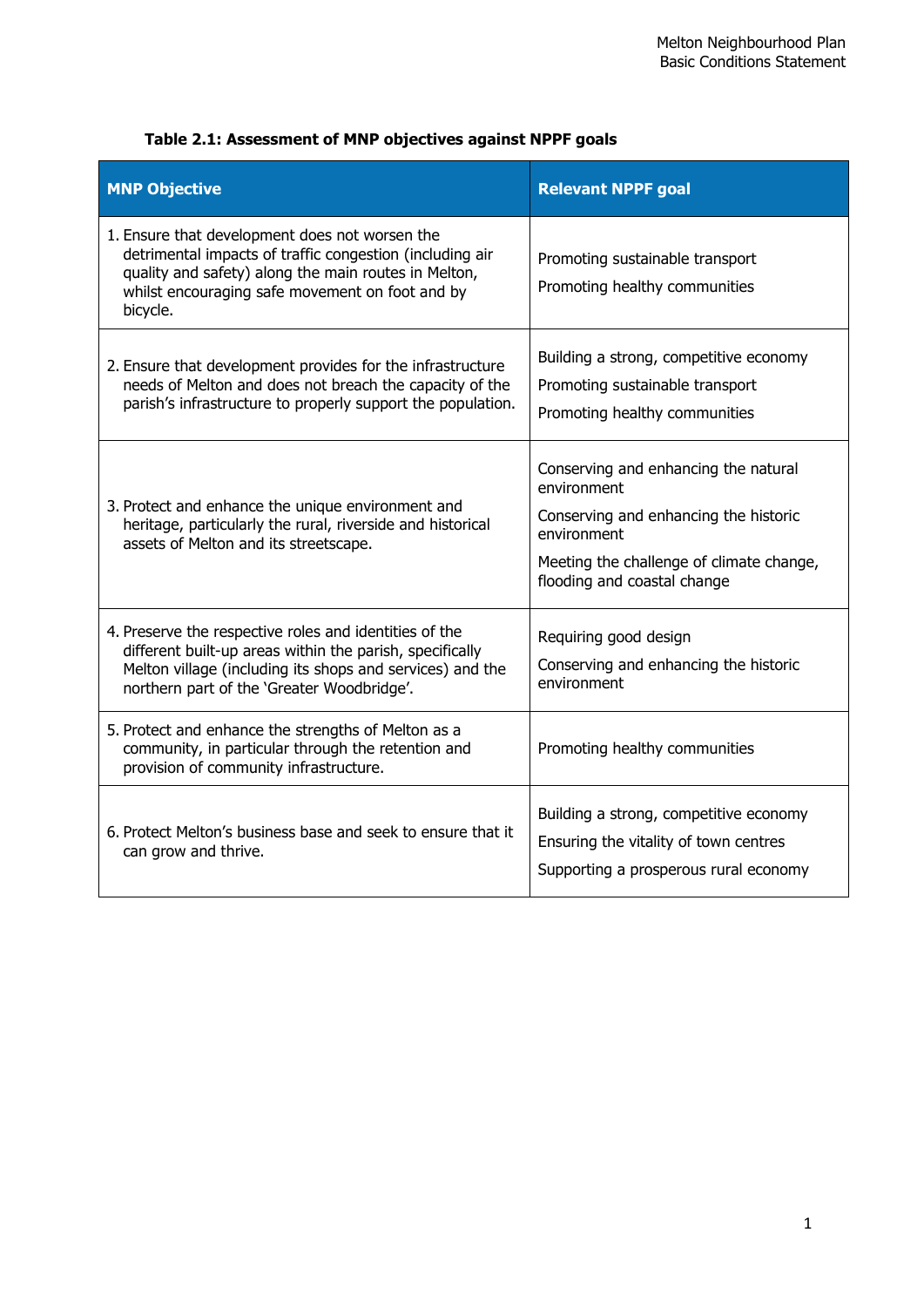#### **Table 2.2: Assessment of how each policy in the MNP conforms to the NPPF**

| No.            | <b>Policy title and reference</b>                                                                        | <b>NPPF</b> ref.<br>(para.) | <b>Commentary</b>                                                                                                                                                                                             |
|----------------|----------------------------------------------------------------------------------------------------------|-----------------------------|---------------------------------------------------------------------------------------------------------------------------------------------------------------------------------------------------------------|
| $\mathbf{1}$   | MEL1: Physical limits boundaries                                                                         | 55, 109                     | Defines the built up area boundary to ensure consistency with the need to deliver affordable<br>and open market rural homes and to protect the natural landscape beyond the urban edge.                       |
| $\overline{2}$ | MEL2: Dedicated Access for Cyclists and<br>Pedestrians                                                   | 29, 30, 35,<br>41           | Seeks to improve access to key facilities within Melton and ensure that non-car users have<br>alternative routes to the existing road network.                                                                |
| 3              | Policy MEL3: Views from Footpaths,<br>Cyclepaths and Public Rights of Way                                | 126                         | Seeks to ensure that key views are retained for residents and visitors alike.                                                                                                                                 |
| 4              | Policy MEL4: Bus and Community Transport<br>Provision                                                    | 29, 30, 34,<br>37           | Supports the provision of new bus stops and shelters and improved information along existing<br>bus routes as well as community transport services.                                                           |
| 5              | Policy MEL5: Melton Railway Station                                                                      | 30                          | Supports the provision of new bicycle racks specifically for users of Melton Railway Station.                                                                                                                 |
| 6              | Policy MEL6: Parking Standards                                                                           | 39                          | Recognises the impact of on-street parking and seeks to ensure that new development<br>provides for off-street parking commensurate with the comparatively high levels of car<br>ownership in a rural parish. |
| $\overline{7}$ | Policy MEL7: Land Opposite McColls<br>Convenience Store, The Street                                      | 39                          | Supports the provision of parking spaces and associated seating and landscaping on land<br>opposite McColls convenience store, The Street.                                                                    |
| 8              | Policy MEL8: Community Facilities                                                                        | 28, 70, 73,<br>74, 75       | Supports the adequate provision and accessibility of existing and new community facilities.                                                                                                                   |
| 9              | Policy MEL9: Provision of Community Facilities<br>at the playing fields, Melton Road                     | 28, 70, 73                  | Supports the provision of a wide range of community facilities at the playing fields, Melton<br>Road.                                                                                                         |
| 10             | Policy MEL10: Provision of Allotments,<br>Community Orchard and a Community<br>Farm/Educational Facility | 69,73                       | Seeks to ensure that communities can be more self-sufficient in their food needs and can<br>promote greater social cohesion in new neighbourhoods.                                                            |
| 11             | Policy MEL11: Special Landscape Areas                                                                    | 99, 109,<br>113             | Seeks to protect Special Landscape Areas against adverse impact on the qualities that make<br>them special.                                                                                                   |
| 12             | Policy MEL12: Protection and Maintenance of<br>Local Green Spaces                                        | 76, 77, 78                  | Makes use of the provision for making a designation and applies the site selection criteria.                                                                                                                  |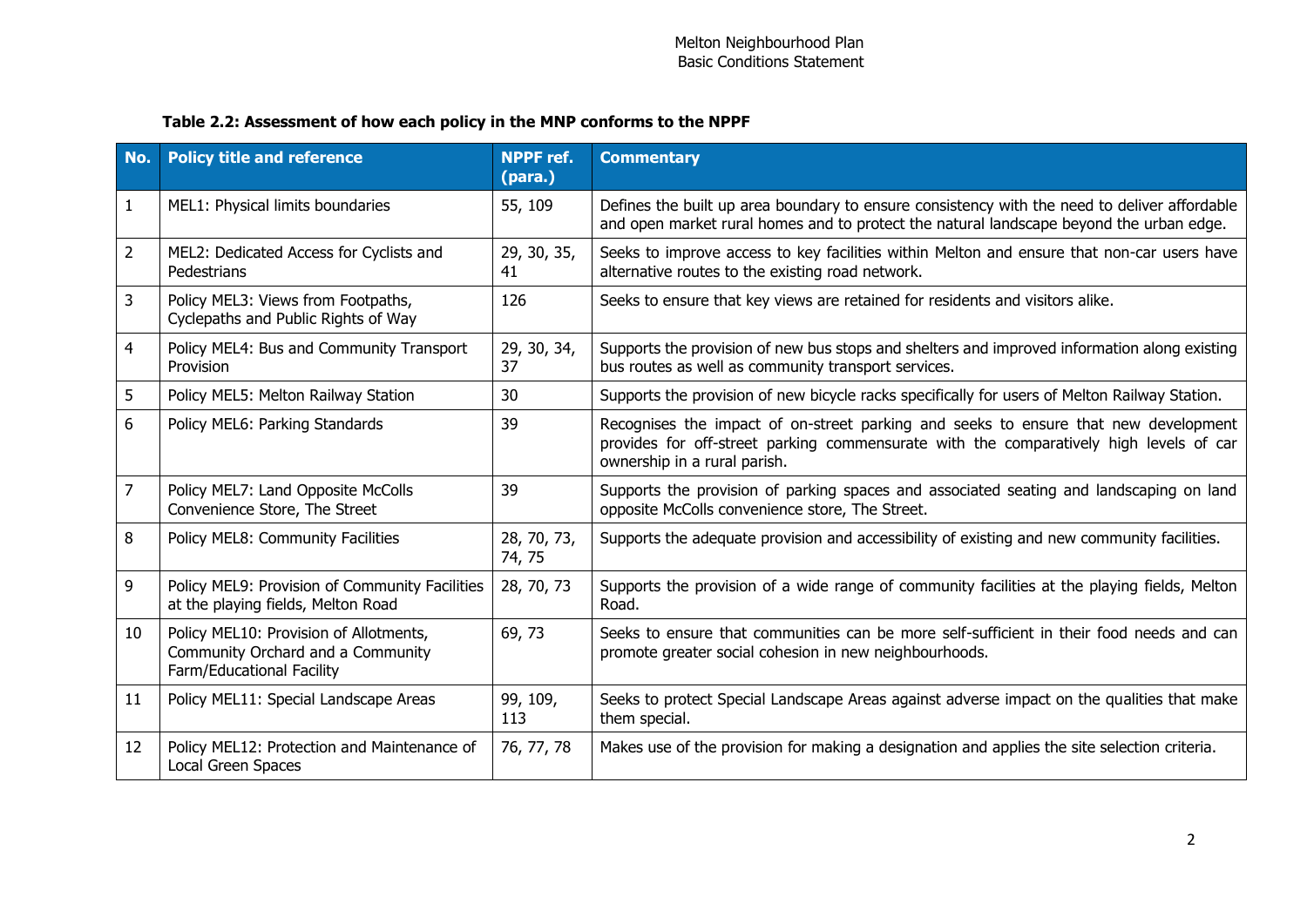| No. | <b>Policy title and reference</b>                        | <b>NPPF</b> ref.<br>(para.) | <b>Commentary</b>                                                                                                                                                                                                                                             |
|-----|----------------------------------------------------------|-----------------------------|---------------------------------------------------------------------------------------------------------------------------------------------------------------------------------------------------------------------------------------------------------------|
| 13  | Policy MEL13: Protection of Trees and Rural<br>Character | 109                         | Seeks to preserve the natural features and rural character of specific areas in Melton Village.                                                                                                                                                               |
| 14  | Policy MEL14: Retention of Riverside Qualities           | 94, 99                      | Supports the presumption against further expansion of riverside development.                                                                                                                                                                                  |
| 15  | Policy MEL15: Residential Boats                          | 99                          | Supports the presumption against additional residential boats on the section of the River<br>Deben between Wilford Bridge and the boundary of the Neighbourhood Plan area in the<br>direction of Sun Wharf at Woodbridge.                                     |
| 16  | Policy MEL16: Melton Conservation Area                   | 126, 137                    | Seeks to protect the character of the Conservation Areas, as shown on the Proposals Map,<br>and to ensure that new buildings, alterations or other development preserve or enhance them.                                                                      |
| 17  | Policy MEL17: Areas to be protected from<br>development  | 56, 58                      | Seeks to protect the character and appearance of certain areas, sites, gaps, gardens and<br>spaces which make an important contribution in their undeveloped form to a Town or Village,<br>its setting, character, or the surrounding landscape or townscape. |
| 18  | Policy MEL18: Character Areas                            | 58, 59, 60,<br>126          | Seeks to have developments that protect the amenity of neighbours, and reflect the scale,<br>mass, height and form of neighbouring properties.                                                                                                                |
| 19  | Policy MEL19: General Employment Areas                   | 21                          | Seeks to grant permission for Classes B1, B2 and B8 development on the Industrial Estates<br>identified as General Employment Areas.                                                                                                                          |
| 20  | Policy MEL20: Deben Mill                                 | 21                          | Allocates a small site for employment (B1) use only.                                                                                                                                                                                                          |
| 21  | Policy MEL21: Land off Wilford Bridge Road               | 21, 50, 54,<br>69, 70       | Allocates a site for a mix of uses including residential, B-class commercial and community<br>green space.                                                                                                                                                    |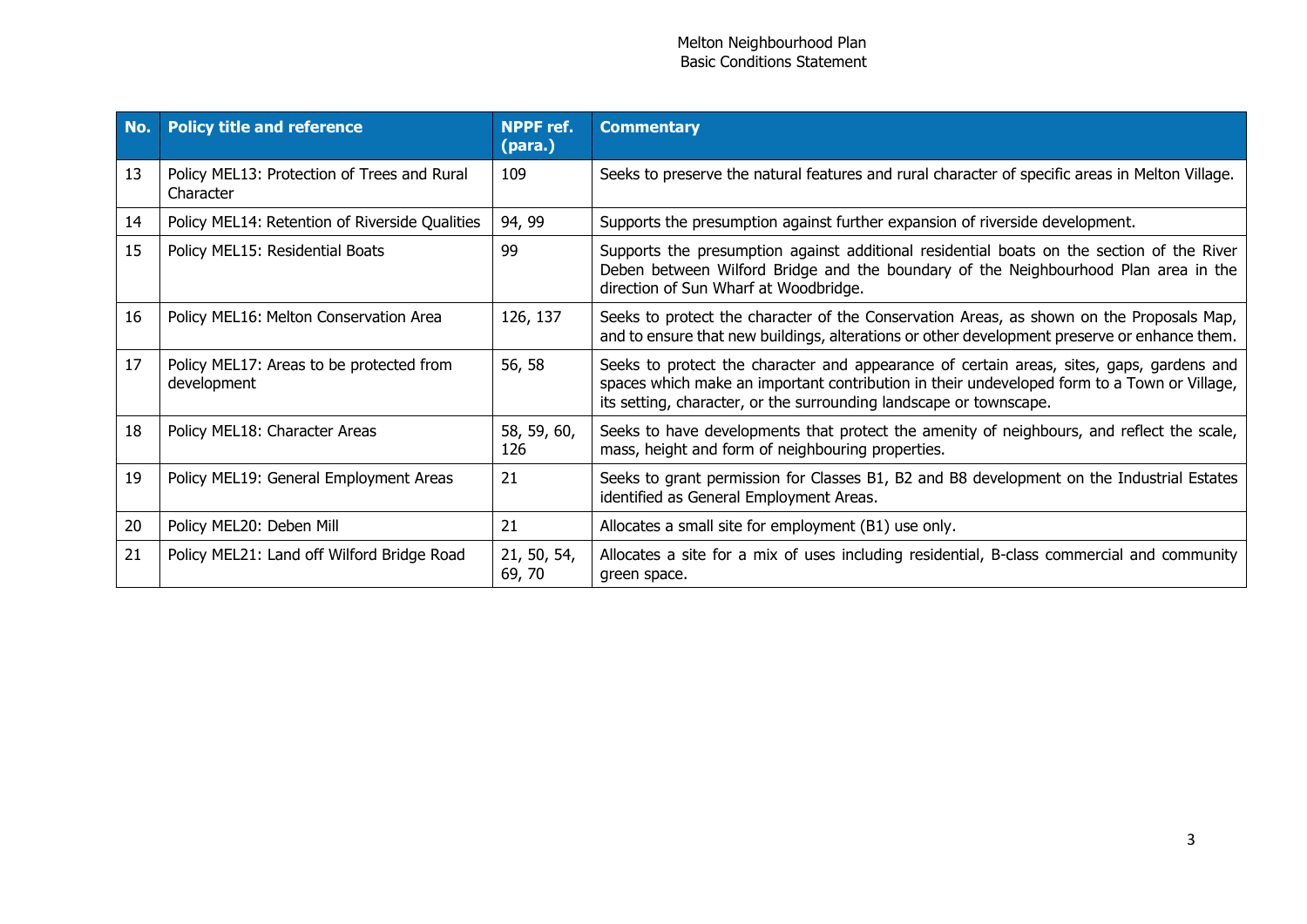## <span id="page-8-0"></span>**3 CONTRIBUTION TOWARDS SUSTAINABLE DEVELOPMENT**

- 3.1 The NPPF states in paragraph 14 that a presumption in favour of sustainable development is at the heart of the NPPF and 'should be seen as a golden thread running through both plan-making and decision-taking.'
- 3.2 Table 3.1 below summarises how the objectives and policies in the MNP contribute towards sustainable development, as defined in the NPPF.

#### **Table 3.1: Assessment of MNP objectives and policies against sustainable development**

| <b>Deliver Economic Sustainability</b> |                                                                                                                                                                                                                                                                                                                        |  |  |  |  |
|----------------------------------------|------------------------------------------------------------------------------------------------------------------------------------------------------------------------------------------------------------------------------------------------------------------------------------------------------------------------|--|--|--|--|
|                                        | NPPF Definition - 'Contribute to building a strong, responsive economy'                                                                                                                                                                                                                                                |  |  |  |  |
| <b>MNP</b><br><b>Objectives</b>        | Preserve the respective roles and identities of the different built-up areas within<br>$\bullet$<br>the parish, specifically Melton village (including its shops and services) and the<br>northern part of the 'Greater Woodbridge'.<br>Protect Melton's business base and seek to ensure that it can grow and thrive. |  |  |  |  |
| <b>MNP</b>                             | <b>MEL19: GENERAL EMPLOYMENT AREAS</b>                                                                                                                                                                                                                                                                                 |  |  |  |  |
| <b>Policies</b>                        | <b>MEL20: DEBEN MILL</b>                                                                                                                                                                                                                                                                                               |  |  |  |  |
|                                        | <b>MEL21: LAND OFF WILFORD BRIDGE ROAD</b>                                                                                                                                                                                                                                                                             |  |  |  |  |
| <b>MNP</b><br><b>Comments</b>          | The MNP seeks to expand the business base and to increase tourism. In particular it<br>places a focus on the expansion of small and medium-sized enterprise businesses<br>(through the allocation of the sites at Deben Mill and off Wilford Bridge Road) and<br>ensuring that their needs are catered for.            |  |  |  |  |

| <b>Deliver Social Sustainability</b> |                                                                                                                                                                                                                                                                                                                                                              |  |  |  |
|--------------------------------------|--------------------------------------------------------------------------------------------------------------------------------------------------------------------------------------------------------------------------------------------------------------------------------------------------------------------------------------------------------------|--|--|--|
|                                      | NPPF Definition - 'Support strong vibrant and healthy communities'                                                                                                                                                                                                                                                                                           |  |  |  |
| <b>MNP</b><br><b>Objectives</b>      | Ensure that development provides for the infrastructure needs of Melton and does<br>$\bullet$<br>not breach the capacity of the parish's infrastructure to properly support the<br>population.<br>Protect and enhance the strengths of Melton as a community, in particular through<br>$\bullet$<br>the retention and provision of community infrastructure. |  |  |  |
| <b>MNP</b><br><b>Policies</b>        | <b>MEL2: DEDICATED ACCESS FOR CYCLISTS AND PEDESTRIANS</b><br><b>MEL4:</b> BUS AND COMMUNITY TRANSPORT PROVISION<br><b>MEL5: MELTON RAILWAY STATION</b>                                                                                                                                                                                                      |  |  |  |
|                                      | <b>MEL6: PARKING STANDARDS</b><br><b>MEL7: LAND OPPOSITE MCCOLLS CONVENIENCE STORE, THE STREET</b><br><b>MEL8: COMMUNITY FACILITIES</b>                                                                                                                                                                                                                      |  |  |  |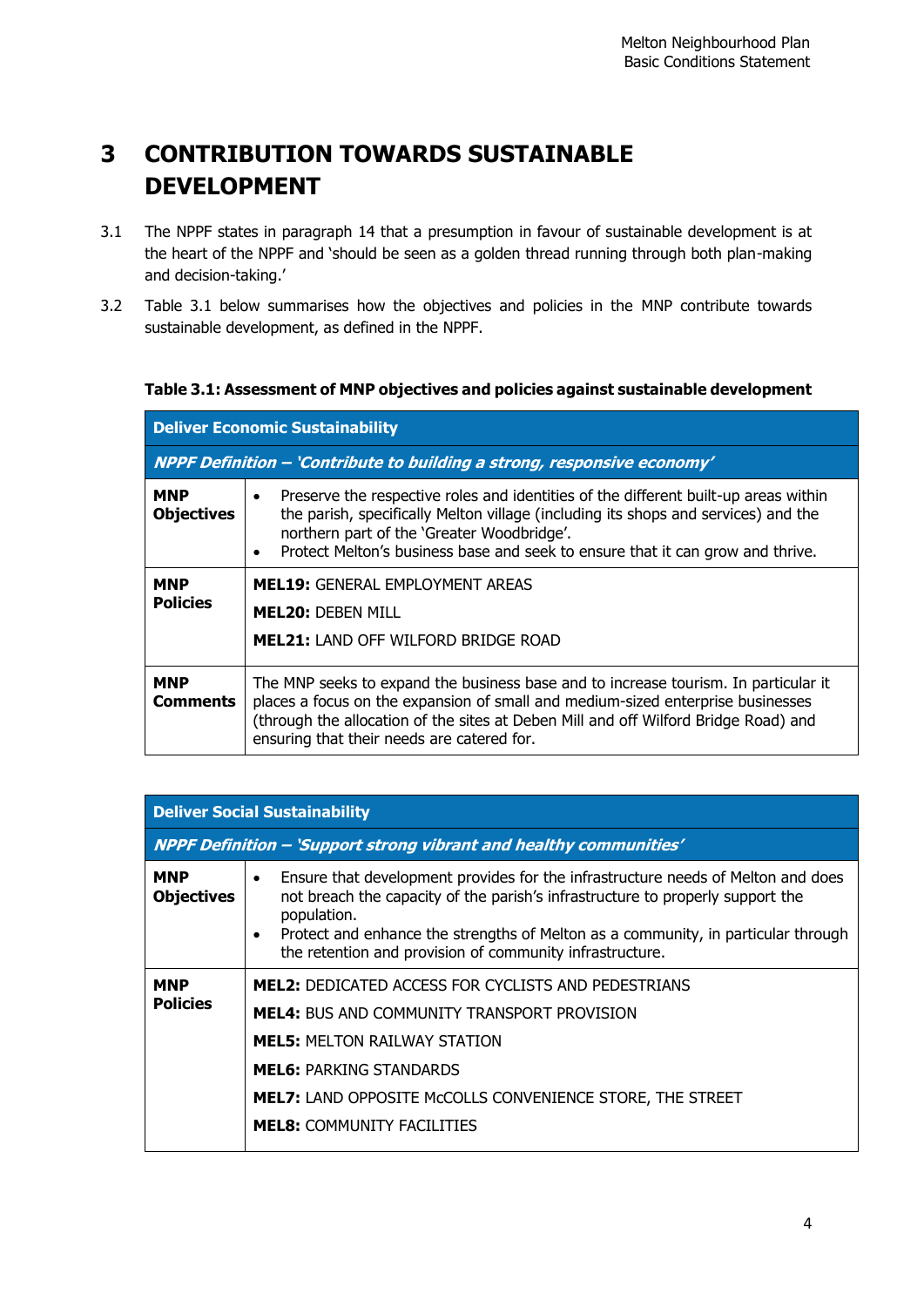|                               | <b>MEL9: PROVISION OF COMMUNITY FACILITIES AT THE PLAYING FIELDS, MELTON</b><br><b>ROAD</b><br>MEL10: PROVISION OF ALLOTMENTS, COMMUNITY ORCHARD AND A COMMUNITY<br>FARM/EDUCATIONAL FACILITY<br><b>MEL21: LAND OFF WILFORD BRIDGE ROAD</b>                                                                                                                                                                                                                                                           |
|-------------------------------|-------------------------------------------------------------------------------------------------------------------------------------------------------------------------------------------------------------------------------------------------------------------------------------------------------------------------------------------------------------------------------------------------------------------------------------------------------------------------------------------------------|
| <b>MNP</b><br><b>Comments</b> | The MNP seeks to maintain a thriving community within Melton, recognising that the<br>community has certain infrastructure needs (particularly in respect of leisure provision)<br>that must be addressed. This it seeks to achieve by allocating sites for a new<br>community centre, allotments/community orchard/community farm and other green<br>open space. It also seeks to protect existing leisure assets and encourages walking<br>and cycling by identifying specific improvements needed. |

| <b>Deliver Environmental Sustainability</b> |                                                                                                                                                                                                                                                                                                                                                                                             |  |  |  |
|---------------------------------------------|---------------------------------------------------------------------------------------------------------------------------------------------------------------------------------------------------------------------------------------------------------------------------------------------------------------------------------------------------------------------------------------------|--|--|--|
|                                             | NPPF Definition - 'Contribute to protecting and enhancing our natural, built and historic<br>environment and mitigate and adapt to climate change'                                                                                                                                                                                                                                          |  |  |  |
| <b>MNP</b><br><b>Objectives</b>             | Ensure that development does not worsen the detrimental impacts of traffic<br>congestion (including air quality and safety) along the main routes in Melton,<br>whilst encouraging safe movement on foot and by bicycle.<br>Protect and enhance the unique environment and heritage, particularly the rural,<br>$\bullet$<br>riverside and historical assets of Melton and its streetscape. |  |  |  |
| <b>MNP</b>                                  | <b>MEL1: PHYSICAL LIMITS BOUNDARIES</b>                                                                                                                                                                                                                                                                                                                                                     |  |  |  |
| <b>Policies</b>                             | <b>MEL3: VIEWS FROM FOOTPATHS, CYCLEPATHS AND PUBLIC RIGHTS OF WAY</b>                                                                                                                                                                                                                                                                                                                      |  |  |  |
|                                             | <b>MEL11: SPECIAL LANDSCAPE AREAS</b>                                                                                                                                                                                                                                                                                                                                                       |  |  |  |
|                                             | <b>MEL12: PROTECTION AND MAINTENANCE OF LOCAL GREEN SPACES</b>                                                                                                                                                                                                                                                                                                                              |  |  |  |
|                                             | <b>MEL13: PROTECTION OF TREES AND RURAL CHARACTER</b>                                                                                                                                                                                                                                                                                                                                       |  |  |  |
|                                             | <b>MEL14: RETENTION OF RIVERSIDE QUALITIES</b>                                                                                                                                                                                                                                                                                                                                              |  |  |  |
|                                             | <b>MEL15: RESIDENTIAL BOATS</b>                                                                                                                                                                                                                                                                                                                                                             |  |  |  |
|                                             | <b>MEL16: MELTON CONSERVATION AREA</b>                                                                                                                                                                                                                                                                                                                                                      |  |  |  |
|                                             | <b>MEL17: AREAS TO BE PROTECTED FROM DEVELOPMENT</b>                                                                                                                                                                                                                                                                                                                                        |  |  |  |
|                                             | <b>MEL18: CHARACTER AREAS</b>                                                                                                                                                                                                                                                                                                                                                               |  |  |  |
| <b>MNP</b><br><b>Comments</b>               | The MNP seeks to protect the character of Melton by requiring good design of new<br>development and by designating certain spaces as local green spaces of importance to<br>the local community. It places a focus protecting the landscape and limiting activity on<br>the River Deben.                                                                                                    |  |  |  |

- 3.3 As demonstrated in Table 3.1, the strategic objectives of the Neighbourhood Development Plan are considered to comprise a balance of social, economic and environmental goals.
- 3.4 A Sustainability Appraisal (SA) has been undertaken to satisfy the requirements of Directive 2001/42/EC on the assessment of the effects of certain plans and programmes on the environment. While there is no statutory requirement to do so, it was considered prudent to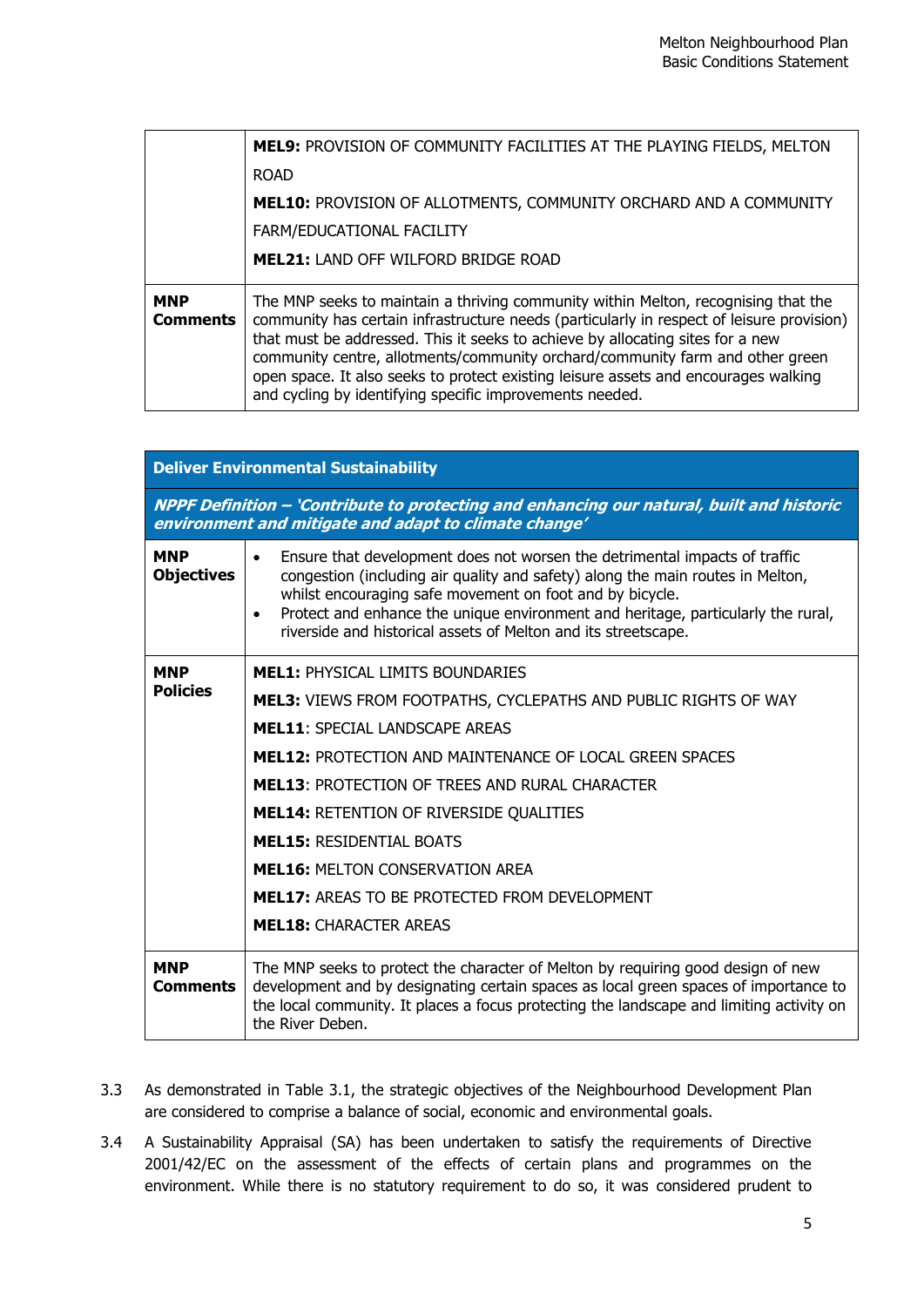undertake a full SA which takes into consideration the broader economic and social effects of the plan. This was duly undertaken and is provided as part of the supporting documents to the plan.

- 3.5 A Habitats Regulations Assessment (HRA) has been undertaken to ascertain whether the policies within that Plan and the guidance that it provides, are likely to have an adverse effect upon the integrity of any European sites.
- 3.6 The SA and HRA documents have been submitted along with the other documents required at Regulation 16 stage.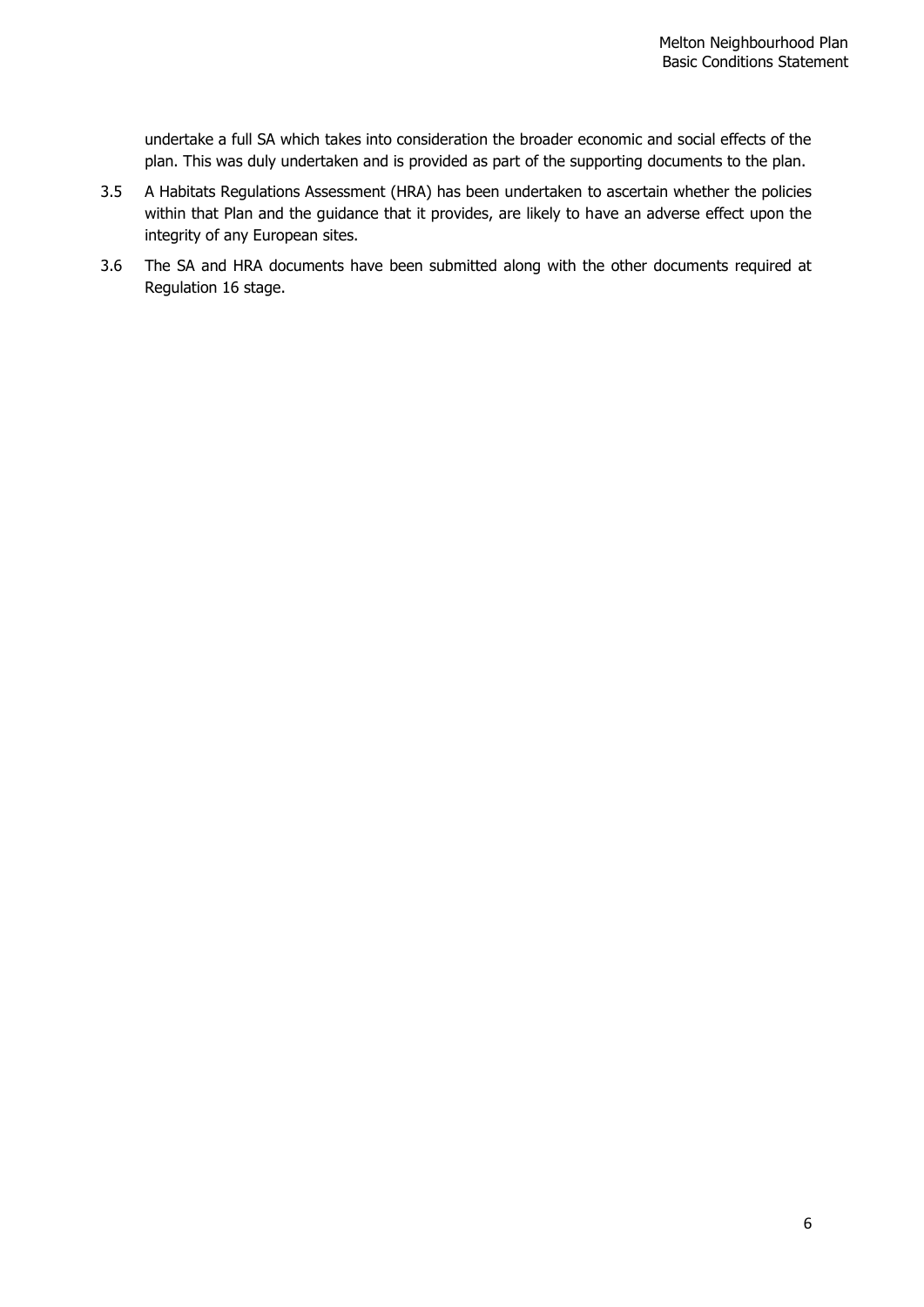## <span id="page-11-0"></span>**4 GENERAL CONFORMITY WITH THE STRATEGIC POLICIES OF THE DEVELOPMENT PLAN**

- 4.1 The development plan currently consists of the following:
	- 2013 Suffolk Coastal Local Plan Core Strategy and Development Management Policies
	- 2011 Suffolk Waste Core Strategy
	- 2008 Suffolk Minerals Core Strategy
- 4.2 The policies of relevance are shown in Table 4.1 below, along with a consideration of whether they represent the strategic policies of the development plan. Where they do, consideration is made of whether the MNP is in general conformity with them.
- 4.3 Any policy that is not identified in Table 4.1 is not considered to be relevant to the MNP because the MNP does not have any policies that directly relate to it.
- 4.4 It is confirmed that there are no policies in either the 2008 Suffolk Minerals Local Plan or the 2011 Suffolk Waste Local Plan that the MNP policies have any relevance to.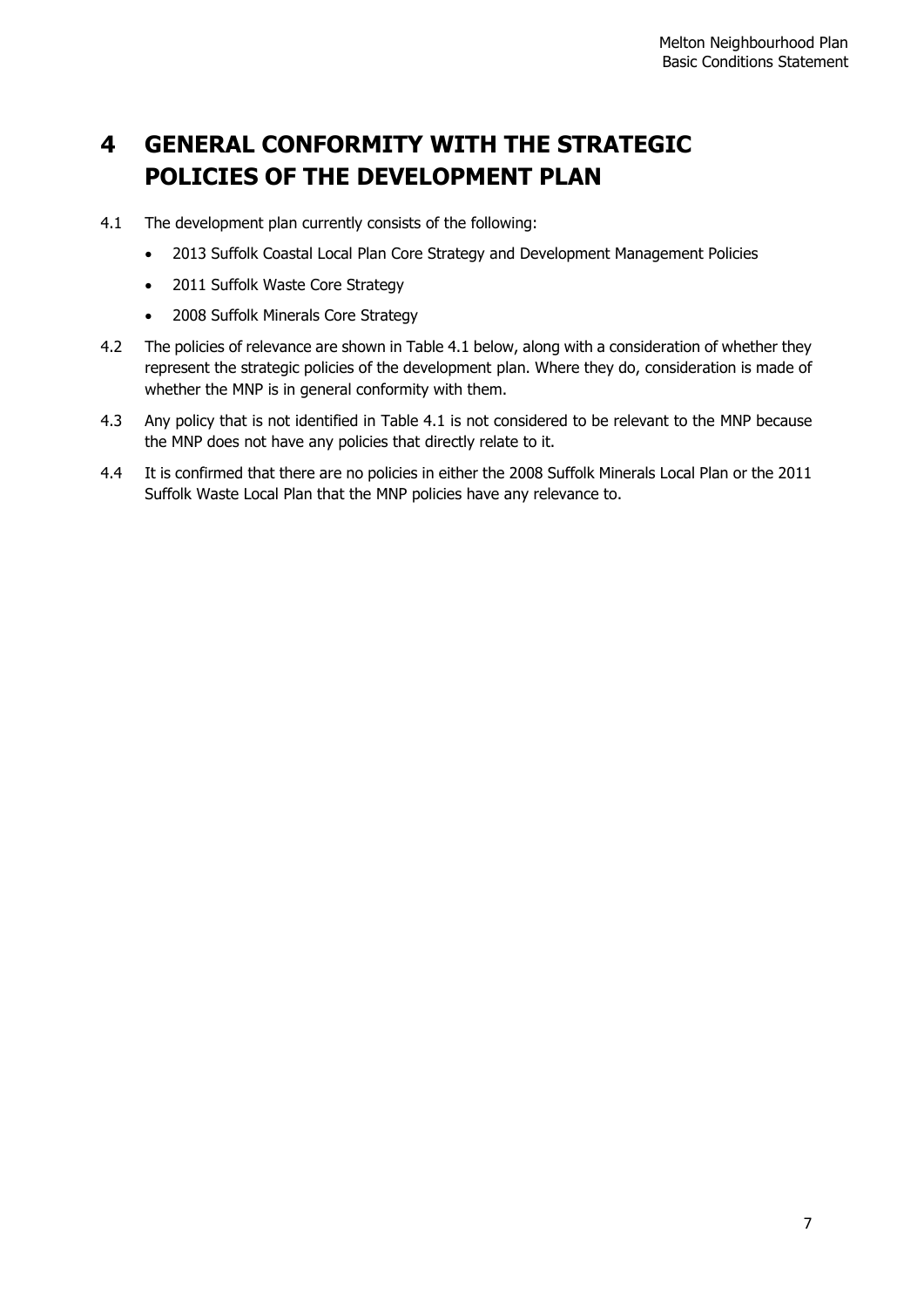| <b>Local Plan Policy</b>             | <b>MNP policy</b>                                                                                                                                                                                                   |  |
|--------------------------------------|---------------------------------------------------------------------------------------------------------------------------------------------------------------------------------------------------------------------|--|
| <b>Suffolk Coastal Core Strategy</b> |                                                                                                                                                                                                                     |  |
| SP3: New Homes                       | Policy MEL21 establishes important development principles for a new development on land off<br>Wilford Bridge Road.                                                                                                 |  |
| SP5: Employment land                 | Policy MEL19 seeks to support B-class employment development on the Industrial Estates<br>identified as General Employment Areas.                                                                                   |  |
|                                      | Policy MEL20 seeks to support only employment (B1) use on land to the north of the Deben Mill<br>Policy MEL21 establishes important development principles for a new development on land off<br>Wilford Bridge Road |  |
| SP11: Accessibility                  | Policy MEL2 seek to improve access for pedestrians and cyclists                                                                                                                                                     |  |
|                                      | Policy MEL4 seek to improve access to bus services                                                                                                                                                                  |  |
| SP12: Climate change                 | Policy MEL10 seeks to encourage local food growing                                                                                                                                                                  |  |
| SP14: Biodiversity and Geodiversity  | Policy MEL13 seeks to preserve the natural features and rural character                                                                                                                                             |  |
| SP15: Landscape and Townscape        | Policy MEL11 seeks to protect Special Landscape Area                                                                                                                                                                |  |
|                                      | Policy MEL12 seeks to protect and maintain four important Local Green Spaces                                                                                                                                        |  |
|                                      | Policy MEL13 seeks to preserve the natural features and rural character                                                                                                                                             |  |
|                                      | Policy MEL16 seeks to protect the character of the Conservation Areas                                                                                                                                               |  |
|                                      | Policy MEL18 seeks to protect the amenity of neighbours                                                                                                                                                             |  |
|                                      | Policy MEL21 seeks to preserve the natural features and rural character                                                                                                                                             |  |
| SP16: Sport and Play                 | Policy MEL8 seeks to ensure the adequate provision and accessibility of existing and new<br>community facilities                                                                                                    |  |
|                                      | Policy MEL9 seeks to provide more community facilities at the playing fields, Melton Road                                                                                                                           |  |
|                                      | Policy MEL10 seeks to provide allotment space, a community orchard and a community farm                                                                                                                             |  |
|                                      | Policy MEL12 seeks to protect and maintain four important Local Green Spaces                                                                                                                                        |  |
| SP17: Green Space                    | Policy MEL12 seeks to protect and maintain four important Local Green Spaces                                                                                                                                        |  |
|                                      | Policy MEL13 seeks to preserve the natural features and rural character                                                                                                                                             |  |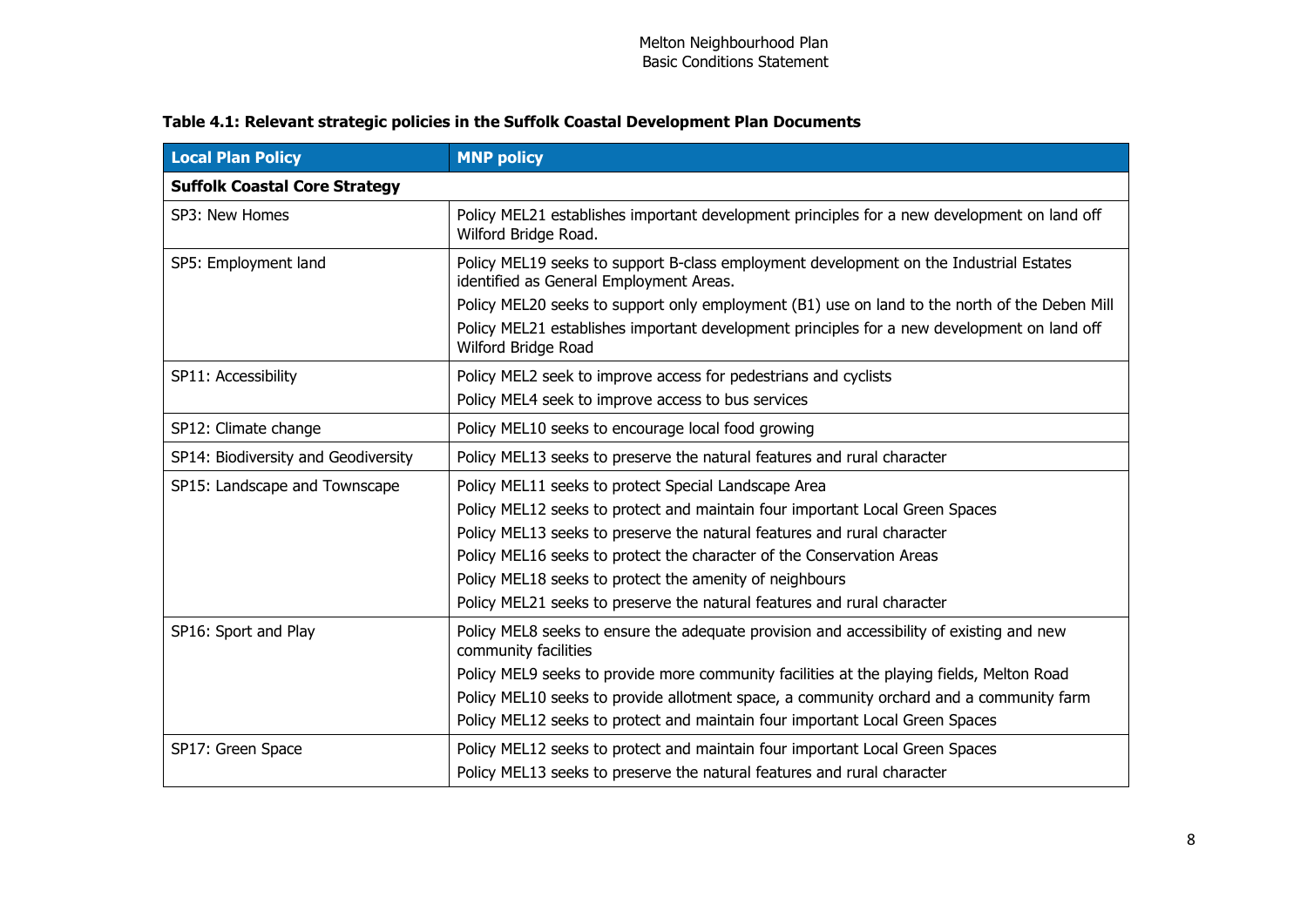| <b>Local Plan Policy</b>                                                                                  | <b>MNP policy</b>                                                                                                                                                           |
|-----------------------------------------------------------------------------------------------------------|-----------------------------------------------------------------------------------------------------------------------------------------------------------------------------|
| SP18: Infrastructure                                                                                      | Policy MEL8 seeks to ensure the adequate provision and accessibility of existing and new<br>community facilities                                                            |
| SP26: Woodbridge                                                                                          | All of the policies contribute towards addressing the strategic policy framework for Melton, as far<br>as it has a role in addressing the requirements of Policy SP26.      |
| DM2: Affordable Housing on<br><b>Residential Sites</b>                                                    | Policy MEL21 establishes important development principles for a new development of land off<br>Wilford Bridge Road                                                          |
| DM3: Housing in the countryside                                                                           | Policy MEL1 establishes the physical limits boundary of the town and what uses are suitable<br>outside the boundary                                                         |
| DM4: Housing in clusters in the                                                                           | Policy MEL11 seeks to protect Special Landscape Area                                                                                                                        |
| countryside                                                                                               | Policy MEL17 seeks to protect the areas identified on the Proposals Map from development                                                                                    |
| DM10: Protection of employment uses<br>DM12: Expansion and Intensification<br>of Employment Sites         | Policy MEL19 seeks to support B-class employment development on the Industrial Estates<br>identified as General Employment Areas.                                           |
| DM13: Conversion and Re-use of<br>Redundant Buildings in the<br>Countryside<br>DM14: Farm Diversification | Policy MEL1 establishes the physical limits boundary of the town and what uses are suitable<br>outside the boundary                                                         |
| DM15: Agricultural Buildings and<br><b>Structures</b>                                                     | Policy MEL1 establishes the physical limits boundary of the town and what uses are suitable<br>outside the boundary<br>Policy MEL11 seeks to protect Special Landscape Area |
| DM19: Parking standards                                                                                   | Policy MEL6 sets parking standards                                                                                                                                          |
|                                                                                                           | Policy MEL7 seeks to provide parking spaces and associated seating and landscaping on land<br>opposite McColls convenience store, The Street                                |
| DM21: Design: Aesthetics                                                                                  | Policy MEL13 seeks to preserve the natural features and rural character                                                                                                     |
|                                                                                                           | Policy MEL16 seeks to protect the character of the Conservation Areas                                                                                                       |
|                                                                                                           | Policy MEL17 seeks to protect the areas identified on the Proposals Map from development                                                                                    |
|                                                                                                           | Policy MEL18 seeks to protect the amenity of neighbours                                                                                                                     |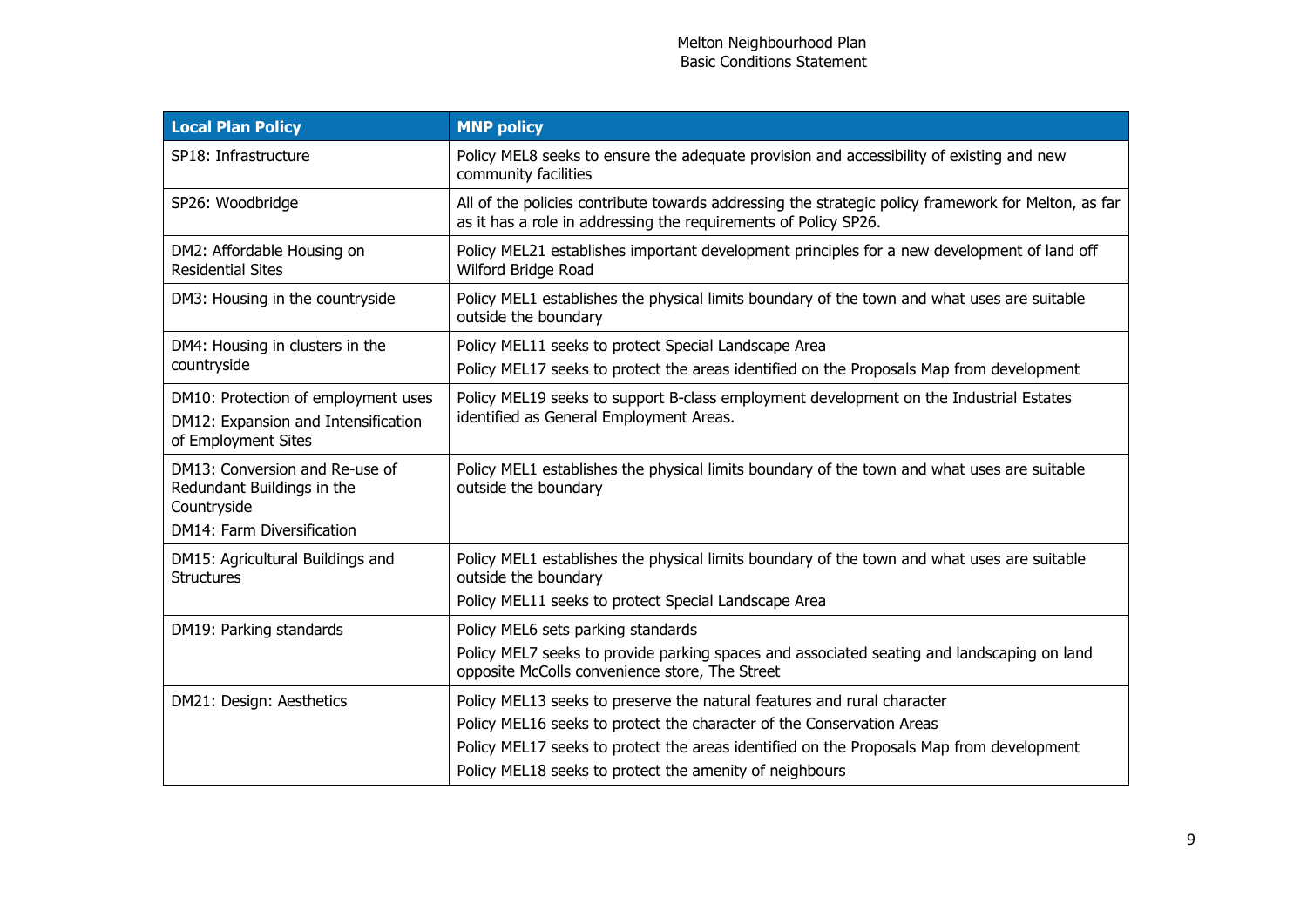| <b>Local Plan Policy</b>            | <b>MNP</b> policy                                                                                                                                                                                                                                                                                        |
|-------------------------------------|----------------------------------------------------------------------------------------------------------------------------------------------------------------------------------------------------------------------------------------------------------------------------------------------------------|
| DM22: Design: Function              | Policy MEL18 seeks to protect the amenity of neighbours                                                                                                                                                                                                                                                  |
| DM27: Biodiversity and Geodiversity | Policy MEL13 seeks to preserve the natural features and rural character<br>Policy MEL17 seeks to protect the areas identified on the Proposals Map from development<br>Policy MEL21 establishes important development principles for a new development of land off<br>Wilford Bridge Road                |
| DM30: Key facilities                | Policy MEL8 seeks to ensure the adequate provision and accessibility of existing and new<br>community facilities                                                                                                                                                                                         |
| DM32: Sport and Play                | Policy MEL8 seeks to ensure the adequate provision and accessibility of existing and new<br>community facilities<br>Policy MEL9 seeks to provide more community facilities at the playing fields, Melton Road<br>Policy MEL10 seeks to provide allotment space, a community orchard and a community farm |
| DM33: Allotments                    | Policy MEL10 seeks to provide allotment space, a community orchard and a community farm                                                                                                                                                                                                                  |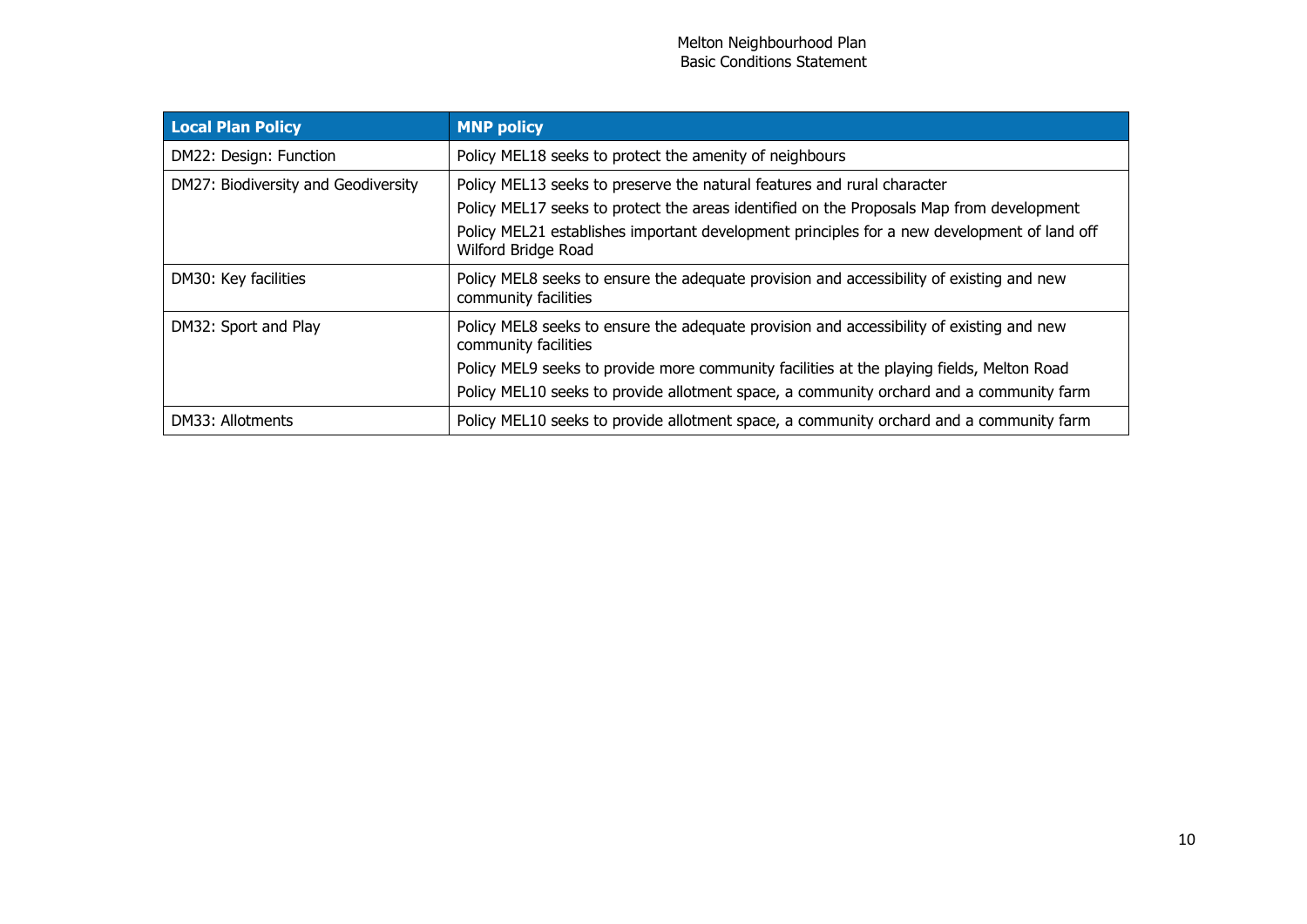## <span id="page-15-0"></span>**5 DOES NOT BREACH, AND IS COMPATIBLE WITH, EU OBLIGATIONS AND HUMAN RIGHTS REQUIREMENTS**

- 5.1 The Neighbourhood Development Plan has regard to the fundamental rights and freedoms guaranteed under the European Convention on Human Rights and complies with the Human Rights Act.
- 5.2 The Melton Neighbourhood Plan Steering Team took the view early on in the process that a Strategic Environmental Assessment (SEA) was almost certain to be needed. In addition, undertaking this process would assist in the development of the plan. As such, no formal screening request was made of Suffolk Coastal District Council, rather the process of preparing a full Sustainability Appraisal (SA) was simply commenced. However, in order to fulfil its duty, SCDC undertook a screening process in respect of the need for an SEA and a Habitats Regulations Assessment (HRA) and this is included in the submission documents.
- 5.3 The SEA process began with a Scoping Report which identified the baseline characteristics of the Neighbourhood Area followed by a full SA that considered reasonable alternatives. Subsequently minor amendments were made to the SA taking into account comments received during the Pre-Submission Consultation (Regulation 14) period.
- 5.4 The SA concluded that the plan policies were unlikely to have significant impacts on the environment.
- 5.5 Through the SA process, these matters were taken into account and considered fully. It was determined that, with the necessary changes made to the Neighbourhood Plan document, development would not have a significant adverse effect on the European designated sites.
- 5.6 Representations from Natural England on the SEA Scoping Process in August 2015 identified that there was the potential for significant effect of the Plan under the Habitats Regulations Assessment (HRA). This related to housing development in Melton and the potential adverse effects that the increased population could have on European designated sites including Sandlings Special Protection Area (SPA), Minsmere-Walberswick SPA/Ramsar site and Minsmere to Walberswick Heaths & Marshes Special Area of Conservation (SAC).
- 5.7 A screening opinion was sought from Suffolk Coastal District Council and in June 2016, this ascertained that an HRA was required.
- 5.8 The Suffolk Coastal Core Strategy Appropriate Assessment<sup>1</sup> was unable to rule out adverse effects on these European sites through increased recreational disturbance as a result of in-combination housing development in the market towns east of Ipswich, including Melton. The Appropriate Assessment identified mitigation measures to address these adverse effects including on-site open space provision (particularly to cater for regular users including dog-walkers) and visitor management and monitoring of recreational pressure on the relevant European sites. Natural England recommended that the Neighbourhood Plan reflect these measures as appropriate.
- 5.9 A Habitats Regulations Assessment (HRA) was duly carried out and resulted in amendments to a number of policies to ensure that adequate mitigation measures were put in place. As a result of these changes, it was considered that the MNP is unlikely to have a significant effect upon the integrity of any European site.

**.** 

<sup>1</sup> The Landscape Partnership (2011, modified in 2013) *Appropriate Assessment for Suffolk Coastal Core Strategy and Development Management Policies*, for Suffolk Coastal District Council